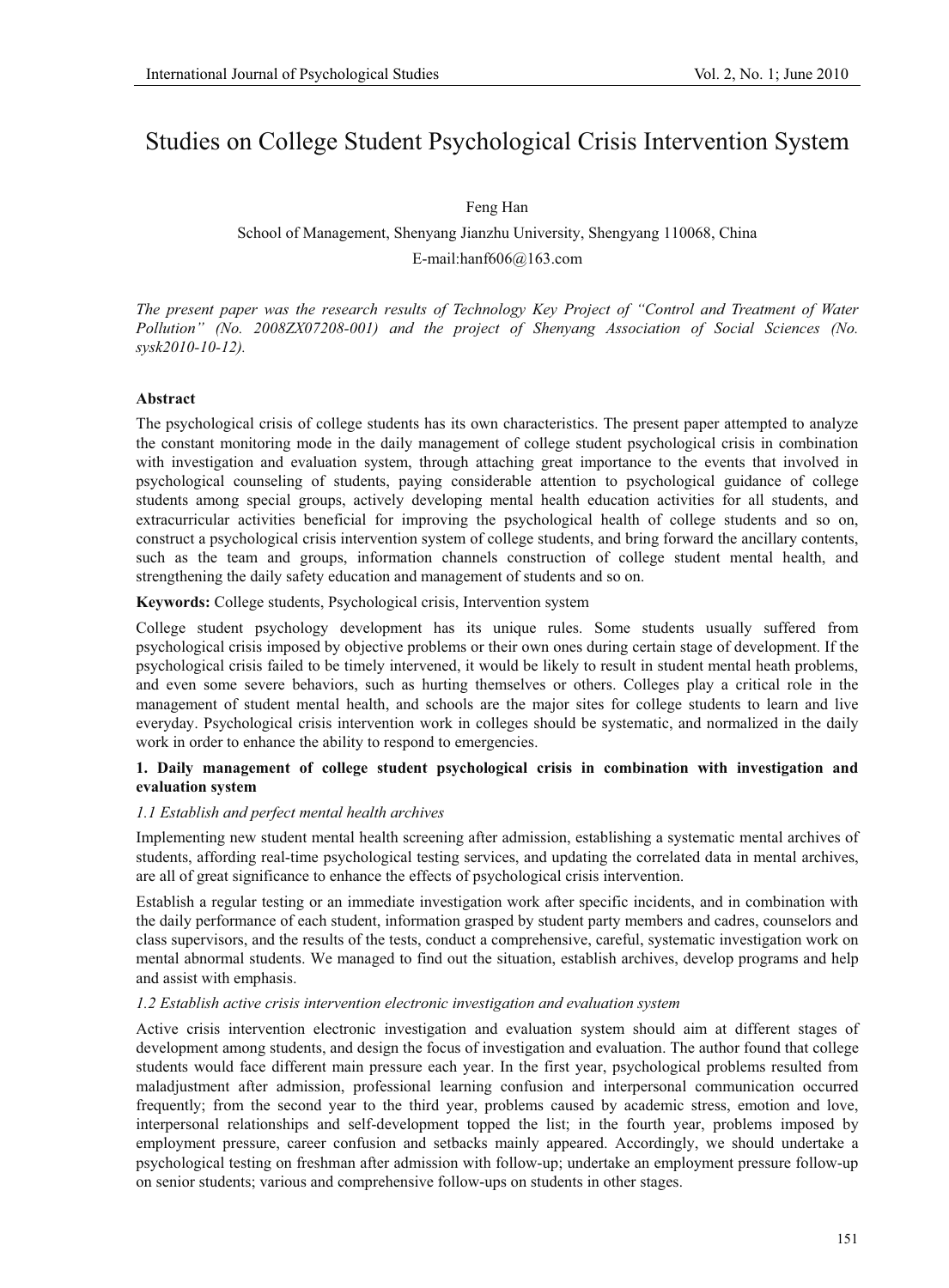# *1.3 Model design*

(1) Basic school as unit, each school should arrange certain person to organize orderly testing during different stages of students;

(2) Psychological counseling center should carefully dispose data, screen the situations of mental abnormal students, establish archives and make response plans.

(3) Special agencies in school, such as psychological counseling centers, should organize the systematic and comprehensive psychological testing for the whole students in school, offer technical support for comprehensive investigation and evaluation work, and seriously organize students to take the tests.

Eventually, through daily management of college student psychological crisis in combination with investigation and evaluation system we perfect psychological crisis intervention mechanism, establish a set of work mechanisms such as problem screening, intervening, tracking and evaluating, focus on the management of emergence cases, pertinently do well in crisis prevention and intervention work among high-risk groups such as psychological barriers, learning and employment stress, emotional frustration and economic pressure, family tragedies and so on, and strive to find out, intervene and therapy psychological crisis early.

#### **2. Psychological crisis intervention system of college students**

#### *2.1 Attach great importance to the student psychological counseling imposed by events*

If the school has a crisis event, primary school should conduct regular psychological counseling and guidance on the involved and closely related students after inviting psychological experts to implement mental intervention, and guide students to walk out of the shadow of the incidents as soon as possible. Meanwhile, we should purposefully conduct security prevention work well.

#### *2.2 Pay considerable attention to psychological guidance among special groups of students*

Basic school should enhance mental health education and guidance on the students with issues such as psychological problem, learning disabilities, emotional confusion, economic poverty, employment difficulty, as well as minority students and students among other special groups, and provide regular, timely and effective education and counseling and consulting services pertinently. As for the students with existed issues, we should communicate with their parents timely, and take specific measures to treat and assist them.

# *2.3 Develop mental health education activities for the whole students actively*

Based on knowledge publicity, school should apply the approaches such as promotion windows, school newspapers, radio stations, magazines, newspapers and so on to enhance popular mental health knowledge work; basic school should develop mental health education activities and promote mental health knowledge for the whole students regularly in the manners such as seminars, training and so on, in combination with the actual situation of the school.

# *2.4 Develop extracurricular activities beneficial for improving the psychological health of college students actively*

Activities as carriers, we should carry out rich and colorful activities, such as psychological melodrama on campus, mental health knowledge contest, and other psychological health education activities; psychological counseling as approaches, we should timely conduct psychological guidance work for students, and by means of teaching penetration among subjects, management service, class teacher work, college student social activities, and sports entertainment, ameliorate school psychological environment, and help them to build social support system; group training as focus, we should promote the personality development for students and improve students response capacity during the growth crisis such as interpersonal communication, job-hunting, job-interview and so on.

Schools should guide students to understand mental health deeply, enhance their awareness of mutual concern and support, help to solve the general psychological problems in their studies and lives, and exert their important role in the mutual aid and self-help of mental health education through lively and colorful activities.

#### **3. Team and information channels construction of college student mental health**

Construct dormitories-class-department-school four band preventive and pre-warning work systems. In each dormitory and class, we set up 1-2 "psychology commissioners". They should know their work duties clearly, pay close attention to every student around them, report timely to school leaders, assistant teachers or psychological counseling centers when finding students with mental abnormalities or emergencies, actively help to cope with emergencies, and fully exert their roles such as self-education, self-management and self-service.